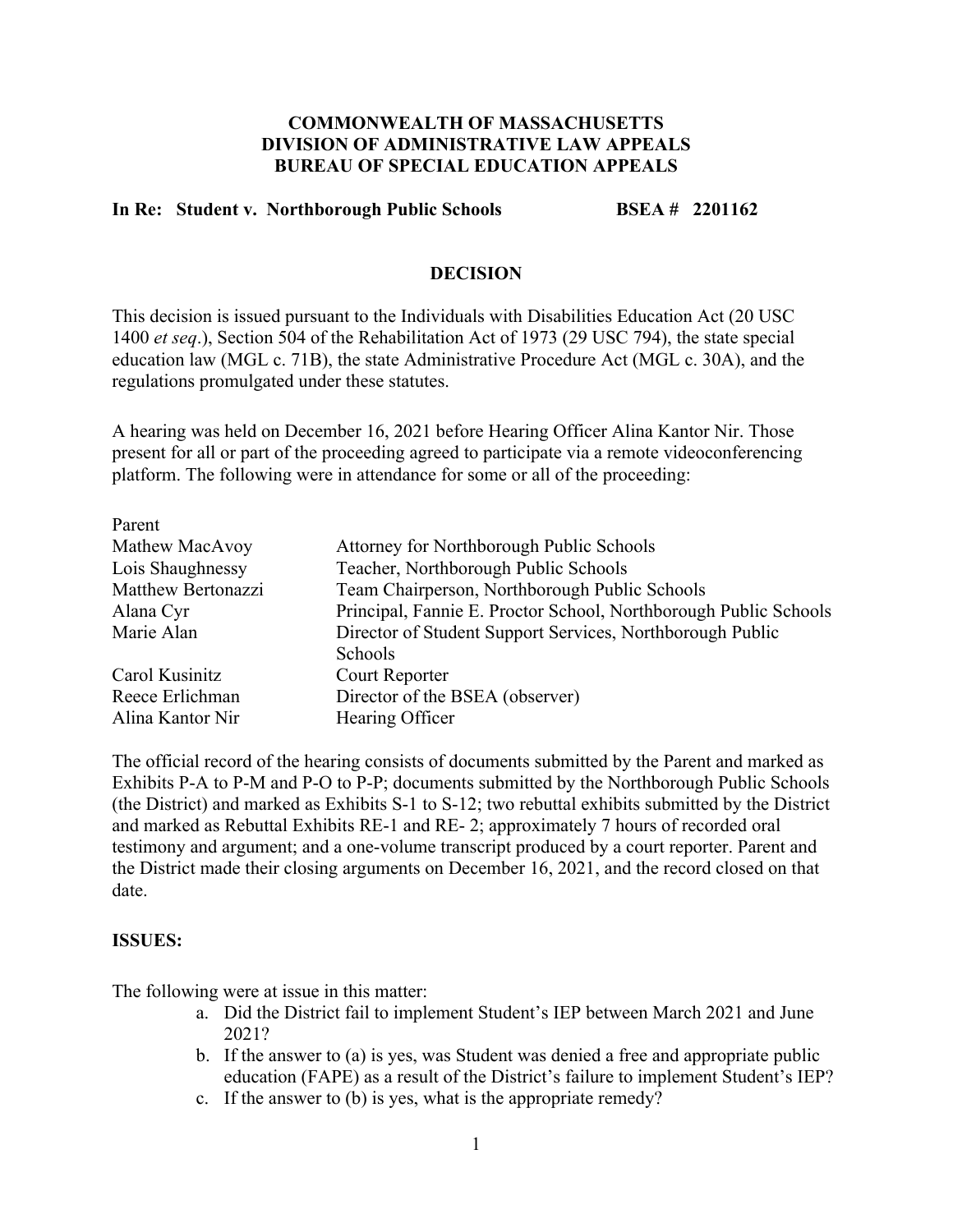## **FACTS:**

- 1. Student is a resident of Northborough, Massachusetts. (P-G; S-3; Parent) She currently attends the fourth grade at Greenfield Commonwealth Virtual School but was homeschooled by Parent during the 2020-2021 school year.<sup>1</sup> (P-G; S-3; Parent; Bertonazzi) Student is diagnosed with a specific learning disability in reading. (P-G; S-3; Shaughnessy)
- 2. On February 22, 2021, the District convened an IEP Team and developed an IEP for Student. (Parent; Bertonazzi) In attendance were Parent, Matthew Bertonazzi, and Lois Shaughnessy. (Parent; Shaughnessy; Bertonazzi)
- 3. Matthew Bertonazzi is a licensed occupational therapist and special education teacher. He has over 15 years of experience in special education. He is currently employed as a team chairperson in the Northborough Public Schools and served as the Team Chairperson for Student during the 2020-2021 school year. (Bertonazzi)
- 4. Lois Shaughnessy is a special education teacher in the Northborough Public Schools. She has been a special educator for 17 years. She is certified in Orton Gillingham and services students who attend the Fannie E. Proctor School as well as students who are homeschooled. Ms. Shaughnessy was Student's assigned liaison. (Shaughnessy; Bertonazzi)
- 5. On February 25, 2021<sup>2</sup>, the District proposed and Parent accepted, in part,<sup>3</sup> an IEP for the period from 2/21/2021 to 2/21/2022 with goals and services in the areas of reading fluency and mathematics (C Grid: Reading, 2x60/5-days, Math, 2x30/5-days). A full inclusion program at Fannie E. Proctor Elementary School was proposed. However, Parent indicated that she would continue to homeschool Student and requested virtual reading services. (P-G; S-3; Parent; Bertonazzi; Shaughnessy) Parent declined mathematics services because she believed it would be "too overwhelming" for Student. (P-H; Parent; Bertonazzi; Shaughnessy)
- 6. Mr. Bertonazzi testified that once an IEP is developed and a child is receiving services, most parents communicate with either the service provider or the assigned special education liaison. (P-G; S-3; Bertonazzi)
- 7. Ms. Shaughnessy testified that she reached out to Parent "immediately" after the meeting to schedule Student's reading sessions. (Shaughnessy) Sessions were regularly scheduled for Mondays at 11AM. (S-3; Parent; Shaughnessy)
- 8. On February 24, 2021, Parent requested that reading services be limited to once per week. (S-3; Parent).
- 9. Student's first session took place on March 1, 2021. (S-3; Parent; Shaughnessy) Parent testified that she considered this to be a "delay" in service delivery since they should have begun within 24 to 48 hours of the meeting. (Parent) Subsequent sessions occurred on March 8, 19, and 22, 2021. (Parent; Shaughnessy)

<sup>&</sup>lt;sup>1</sup> Parent testified that she is a teacher licensed in Massachusetts in secondary education. (Parent) However, when questioned regarding her teaching license, Parent refused to provide additional information.

 $2$  The annual review meeting was scheduled for February 1, 2021 but was rescheduled to February 22, 2021 at Parent's request. (P-G)

<sup>&</sup>lt;sup>3</sup> There is no acceptance in the record prior to April 6, 2021. (S-3) Nevertheless, reading services began on March 1, 2021 with Ms. Shaughnessy. (Shaughnessy; Parent)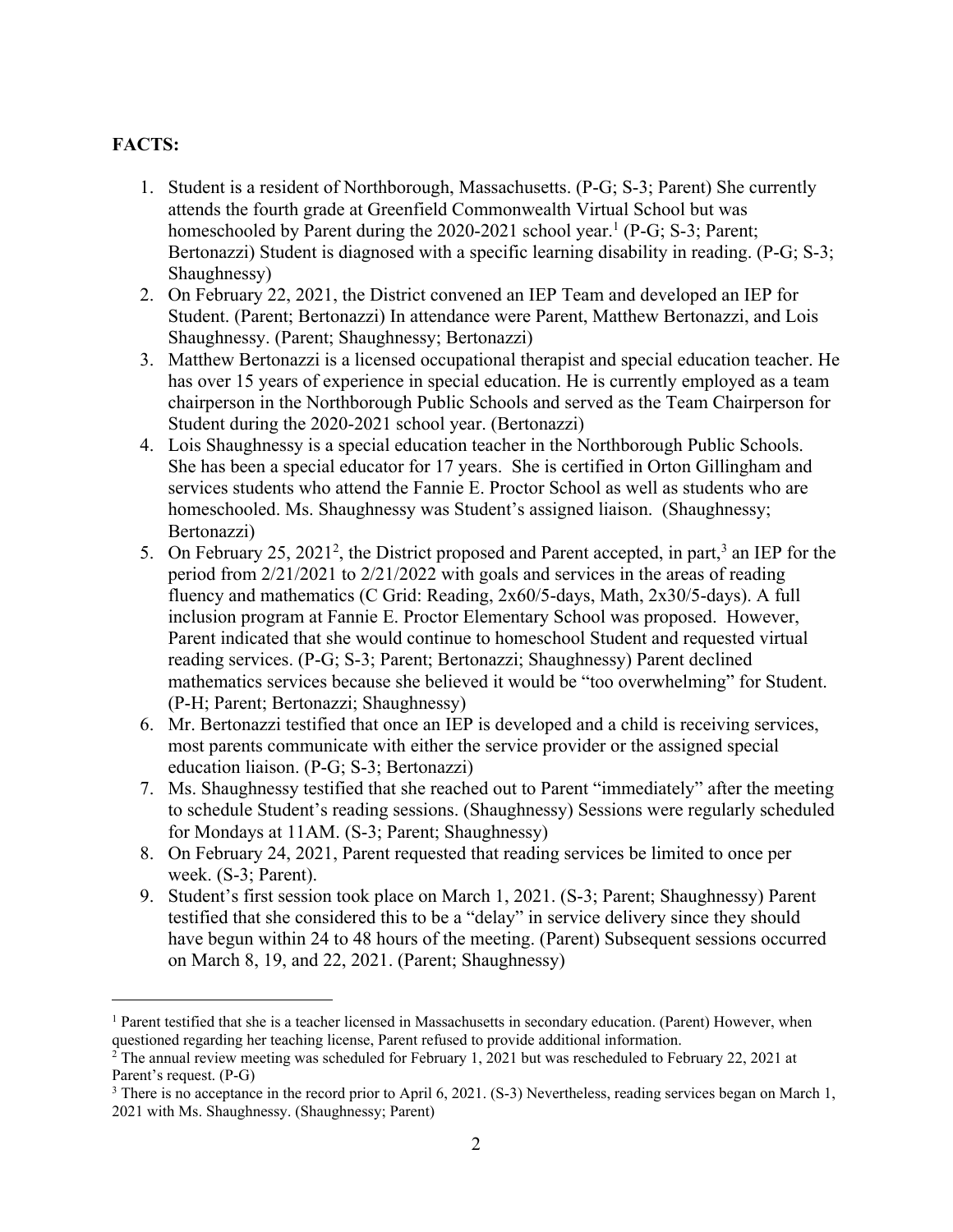- 10. Ms. Shaughnessy and Parent communicated regularly in the beginning of March. Ms. Shaughnessy set up an account for Student on the District's website, as well as a recurring Zoom link (https://nsboro-k12-ma-us.zoom.us/j/88402870491) and a Google classroom. Parent struggled to log into the account set up for Student on the District's website, and Ms. Shaughnessy sent her step-by-step pictures of how to access the account. (P-A; S-8; Shaughnessy) Parent testified that "at first" Ms. Shaughnessy "seemed amicable." (Parent)
- 11. On March 4, 2021 and March 19, 2021, Ms. Shaughnessy emailed Parent with the same Zoom link previously sent to Parent "if [she] need[ed] it again." (S-8)
- 12. On March 22, 2021, Parent emailed Ms. Shaughnessy indicating that Student struggled to "understan[d] [Ms. Shaughnessy's] mature language." According to Ms. Shaughnessy, Parent was concerned when in session Ms. Shaughnessy asked Student to engage in activities that were difficult for Student. (P-A; S-3; S-8; Parent; Shaughnessy)
- 13. According to Parent, on March 22, 2021, Ms. Shaughnessy "imploded" during a Zoom session in front of Student. Ms. Shaughnessy "became very unprofessional" when Parent "explain[ed]" that Student "was struggling and her lessons needed to be adapted" and "broken down" because they were "too mature." (P-C; S-3; S-5; Parent) Parent testified that the lessons were impacting Student's self-esteem. (Parent) According to Parent, Ms. Shaughnessy said, "you are not going to tell me how to instruct," and then stated, "Find someone else to teach your daughter how to read." Parent felt that this was stated in a "facetious" and "base" tone that was "racially charged", as if Student was "different" from the other students in the District. Parent testified that this is what a racist person would say.
- 14. At Hearing, Parent asserted that this was typical of other racist interactions she had with District staff, but, when questioned, she could not provide specific information on said interactions or what made them racist. (Parent)
- 15. Parent testified that Student was "shocked" and "traumatized" by the March 22, 2021 encounter with Ms. Shaughnessy. (Parent)
- 16. According to Ms. Shaughnessy, Parent told her that the work was too difficult for Student and that Student was regressing. Parent told Ms. Shaughnessy that she should give Student one book per week and only a few vocabulary words to practice. Ms. Shaughnessy testified that "in a very abrasive way, Parent said, 'what I say about my daughter trumps what you say.'" Parent also told her that if she "couldn't do what [Parent] asked, [then Parent] would find someone else who could." Ms. Shaughnessy responded to Parent, "You don't get to tell me how to teach." Before terminating the session, Parent informed Ms. Shaughnessy that Student would not be joining any more Zoom sessions. (S-3; Shaughnessy)
- 17. Ms. Shaughnessy testified that she had "never had a parent dictate to [her] how or what to teach" and that "she would not take a parent's input on that ever." She found it "ridiculous" and "offensive" to be accused of racism. Ms. Shaughnessy felt she had acted appropriately during the Zoom session, as she did not raise her voice, and she "said the minimum that she could have said." (Shaughnessy)
- 18. District staff testified that they had not received any prior or subsequent complaints regarding Ms. Shaughnessy. (Bertonazzi; Cyr; Allen) Ms. Shaughnessy testified that she had never had a parent file a complaint against her. (Shaughnessy) District staff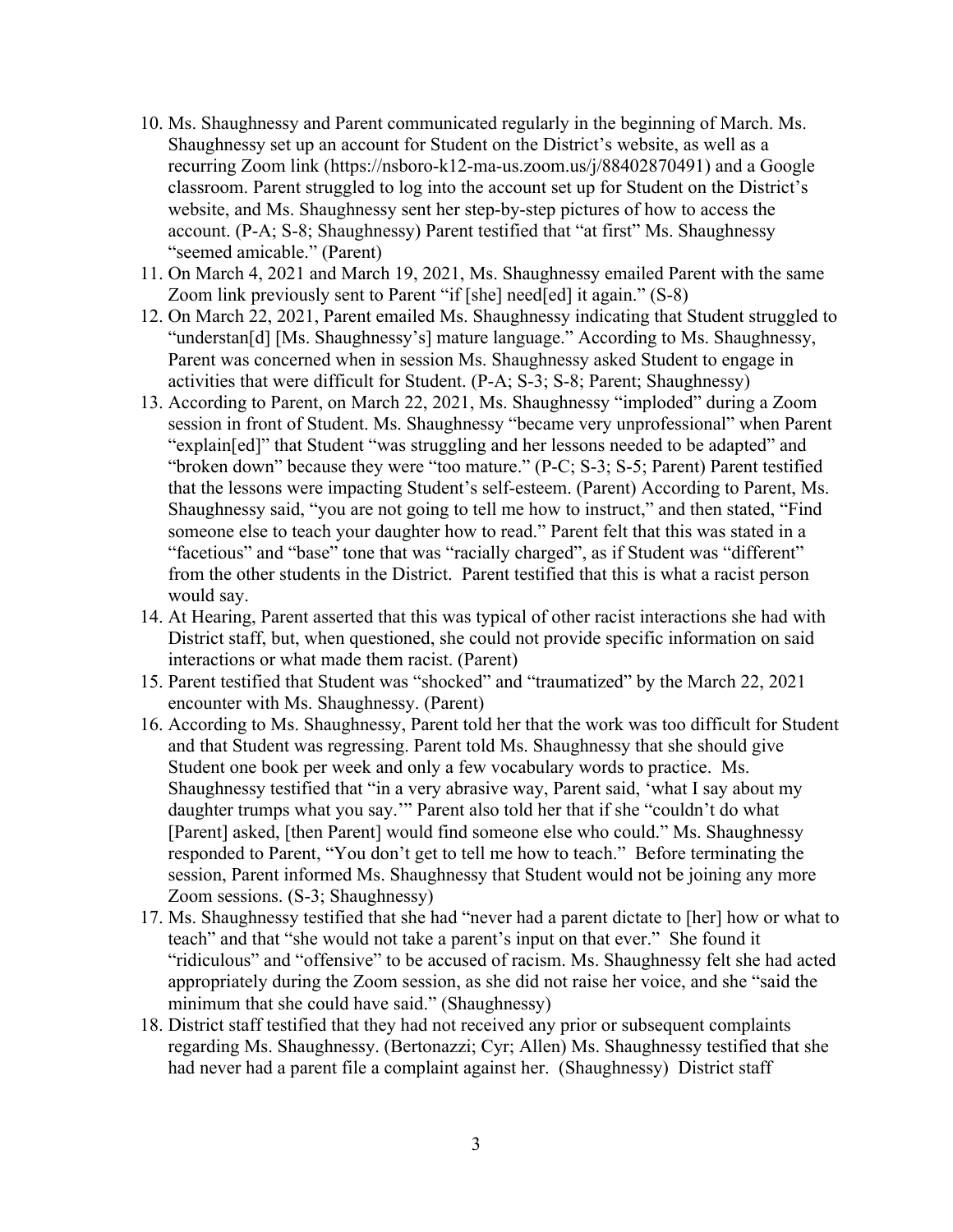described Ms. Shaughnessy as kind, professional, appropriate, and highly qualified. (Bertonazzi; Cyr; Alan)

- 19. On March 22, 2021, Parent emailed Mr. Bertonazzi to inform him of the incident. (P-A; S-5; Parent; Bertonazzi) Upon receiving the email, Mr. Bertonazzi contacted Parent via phone and informed her that he would contact the building principal. During the call, he did not indicate that services would be halted during the investigation. (Bertonazzi; Parent) Mr. Bertonazzi then contacted Alana Cyr, the building principal, to let her know of the complaint as she was responsible for the investigation. (Bertonazzi; Cyr)
- 20. Alana Cyr is the Principal of Fannie E. Proctor School in Northborough, Massachusetts. She has a master's degree in special education and is a certified principal in Massachusetts. She has worked as a principal/assistant principal for 10 years. After Mr. Bertonazzi informed Principal Cyr of Parent's concerns, Principal Cyr emailed Parent on March 25, 2021 informing her that she was investigating Parent's concerns and wanted to set up a time to interview Parent. (S-3; S-9; Parent; Cyr) As part of her investigation, Principal Cyr interviewed Parent, Ms. Shaughnessy, and another teacher who had been present in the room with Ms. Shaughnessy during the March 22 incident. The teacher did not support Parent's version of events. (P-D; S-7; Cyr)
- 21. On March 26, 2021, Principal Cyr met with Parent. Also in attendance was Mr. Bertonazzi. (S-7; Cyr; Parent; Bertonazzi). During the meeting, Parent requested that a different teacher be "assigned for" Student and indicated that she would not allow Student to participate in any more sessions with Ms. Shaughnessy. According to Parent, she received "reassurance" from Principal Cyr that she would receive a "follow up regarding the investigation" and "regarding when [her] daughter's services would continue." (Parent) However, on cross examination, Parent confirmed that Principal Cyr did not state that a new teacher would be assigned or that services were terminated. She also testified that services "would need to have been resumed with a new teacher assignment, as [Parent] requested" because she was not "comfortable" with Ms. Shaughnessy any longer. (Parent)
- 22. Both Mr. Bertonazzi and Principal Cyr testified that neither of them indicated at the March 26 meeting that reading services would be terminated or halted during the investigation process. In addition, neither indicated that a new teacher would be assigned. Both testified that services remained available to Student but Parent indicated that she would not allow Student to participate in any subsequent sessions with Ms. Shaughnessy. According to Mr. Bertonazzi and Principal Cyr, for the remaining 10 weeks of the 2020-2021 school year, Parent chose not to avail herself of the services. (S-12; Bertonazzi; Cyr)
- 23. On April 6, 2021 Parent received an email from a District staff member regarding signing Student's IEP. According to Parent, the email made no mention of continuing Student's reading services. (P-B; S-3; Parent) Parent described the email as "unprofessional," "hostile," and "frivolous."<sup>4</sup> (Parent)

<sup>&</sup>lt;sup>4</sup> The email dated April 6, 2021 states "2<sup>nd</sup> request. Please respond[.] [T]hank you." Parent responded, "Yes," and the District responded, "Hello – Please respond with Yes, I accept if that is your intention[.] [T]hank you." Parent responded, "YES! I ACCEPT!" According to Parent, the staff member then continued to "go back and forth again" and Parent had to ask her "not to email her again." She indicated that "this is the nature of her interactions with the District." (P-B; S-3; Parent)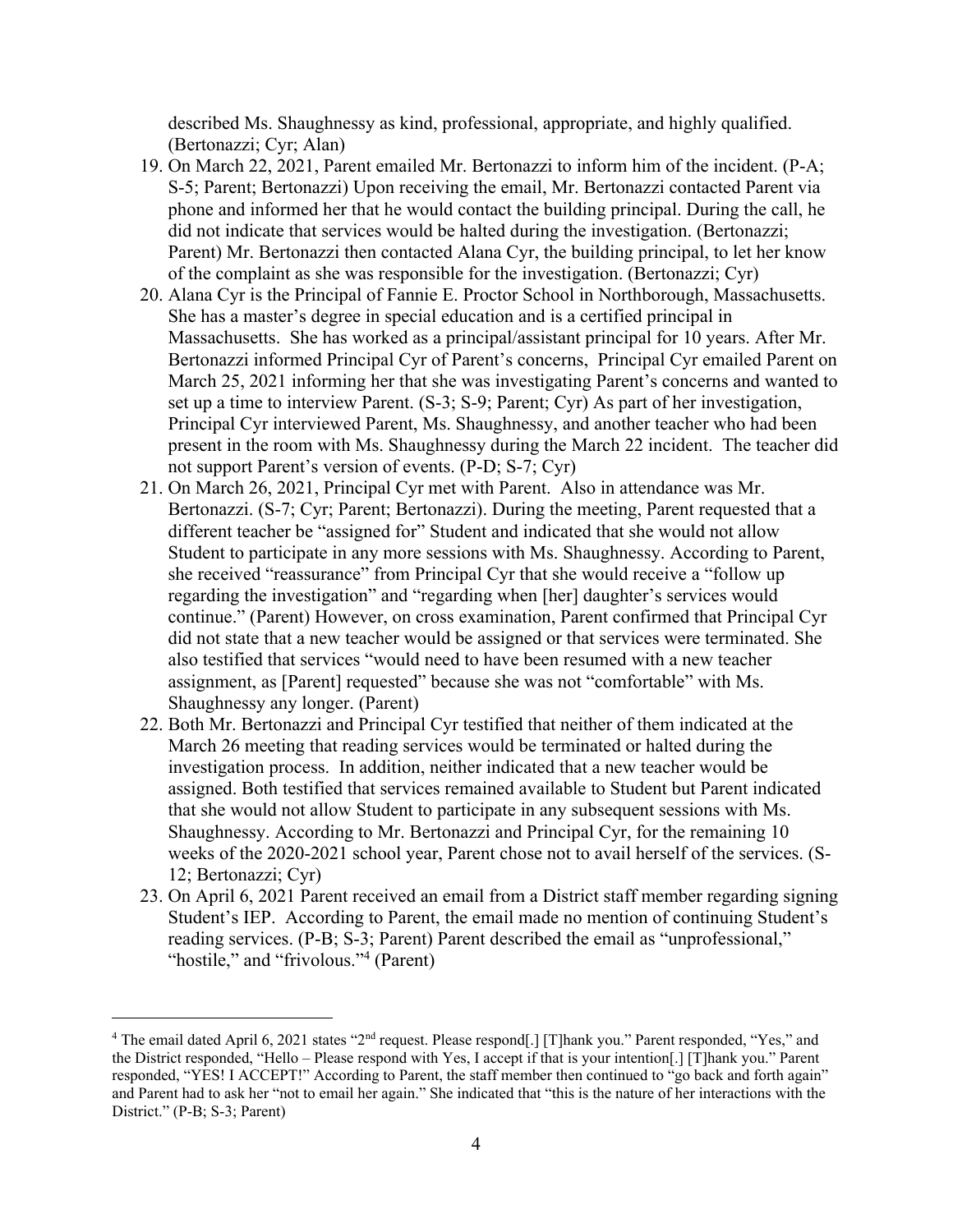24. On April 14, 2021<sup>5</sup>, Principal Cyr issued her findings regarding the investigation into Parent's concerns. (P-D; P-C; S-7; Cyr) The investigation failed to substantiate Parent's allegation that Ms. Shaughnessy acted in an inappropriate or unprofessional manner. Parent's racial allegations were also unsubstantiated. (P-D; Cyr) Principal Cyr wrote, in part:

> "To the extent that parents have concerns with the instruction that a child is receiving, it is appropriate to address those concerns to the teacher outside of the classroom session, as you had done previously, following the initial Zoom sessions. As you know, you did report that when you had done so following those initial sessions, Ms. Shaughnessy was responsive and you felt that the exchange had been productive. Consequently, I would encourage you, as I would with any parent, to schedule a separate meeting with the teacher to address concerns and to receive updates on progress.

This concludes my investigation of your parent concern, To the extent that you are dissatisfied with the investigation of your concern, you do have the right under the applicable policy to contact the Superintendent."<sup>6</sup> (P-D; S-7; Cyr)

Principal Cyr testified that she anticipated that services would continue to be provided by Ms. Shaughnessy, who possessed the training, skill-set and expertise to provide them. She did not specify when services would resume because they had never been stopped or terminated. (Cyr)

- 25. Parent testified that it was her understanding that a new teacher would be assigned to Student regardless of the findings because Parent had expressed to Ms. Cyr that she was "uncomfortable" with Ms. Shaughnessy, rejected services with her, and "wanted" a new teacher. (Parent)
- 26. Principal Cyr testified that a parent is "not entitled to any staff person they want." (Cyr) The District assigns staff based on their qualifications and expertise. (Cyr; Alan)
- 27. Parent testified that she received no communication from the District regarding the investigation. (Parent) However, Ms. Cyr testified that, in accordance with her usual practice, she sent her letter of findings via certified mail to Parent. (P-F; Cyr). According to Principal Cyr, it was returned to the District after attempts were made to deliver it on April 17, April 22, and May 2, 2021. (Cyr) When questioned, Parent testified that she was busy with work and could not pick up the letter. (Parent)
- 28. Parent was dissatisfied with the results of Principal Cyr's investigation. She asserted that the District took "no accountability" for Ms. Shaughnessy's "unprofessionalism" and provided "no guidance regarding continuation of services." (P-J; Parent) However, Parent did not appeal Principal Cyr's findings to the Superintendent. (Parent)
- 29. Via email, on May 4, 2021 Parent contacted Mr. Bertonazzi and asked him to email the findings of the investigation to her. She indicated that she finally emailed Mr. Bertonazzi because of the "silence" from the District. (P-F; Parent) According to Parent, Mr. Bertonazzi "ignored" her email. She felt that "clearly the District did not want to

 $5$  The District's Local Report cites this date as April 12, 2021. (S-3) The discrepancy was not explained at Hearing, but based on the date on the document, I conclude it was issued on April 14, 2021.

<sup>6</sup> Parent was similarly advised regarding her right to contact the Superintendent by PRS on June 8, 2021. (RE-2)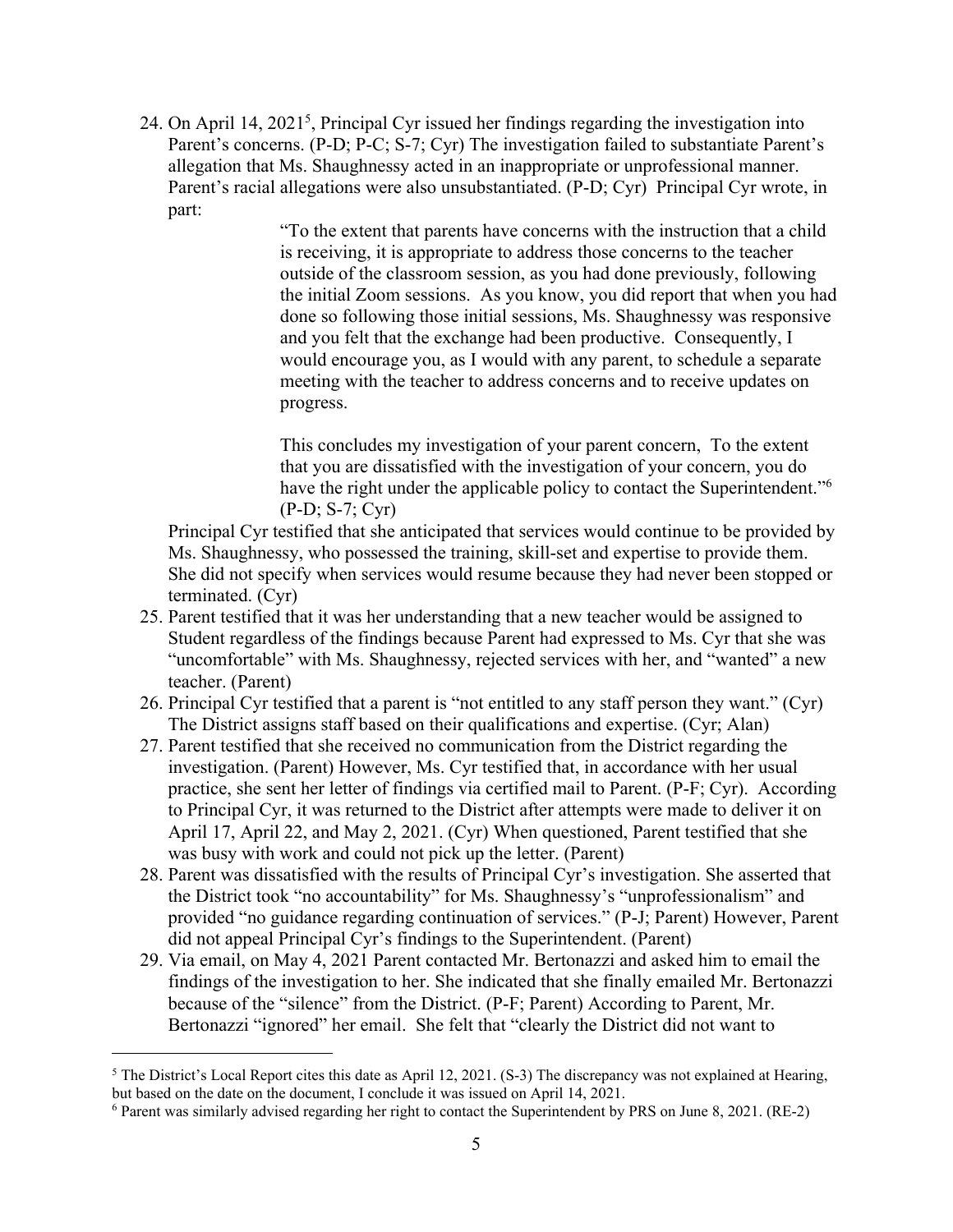communicate with [her]." (Parent) However, Mr. Bertonazzi testified that after receiving the email from Parent, he verbally communicated Parent's request to Principal Cyr. (Cyr; Bertonazzi) It was not his intent to "ignore" Parent but rather he wanted to make sure that he got her the information she was requesting since she was asking that the information be provided to her be "in a different format" than what was typically done. (Bertonazzi) On May 13, 2021, Principal Cyr emailed Parent her letter of findings and offered to print her a copy and leave it at the school for pick-up.<sup>7</sup> (P-C; Cyr; Parent)

- 30. Parent's May 4, 2021 communication did not inquire about the reading services. (P-F; Parent; Bertonazzi) Parent did not attempt any other communications with the District regarding services.<sup>8</sup>
- 31. Ms. Shaughnessy's phone is set up to receive a notification whenever a student logs into a scheduled session. Student did not log in following March 22, 2021. (Shaughnessy)
- 32. According to District staff, Student continued to have access to the recurring Zoom links for each and every reading session after March 22, 2021. (S-3; Bertonazzi; Shaughnessy; Cyr; Alan) Ms. Shaughnessy testified that she even "checked" the account to ensure that the Zoom reading session remained open so that the instruction could occur if and when the Student did join. (Shaughnessy)
- 33. Ms. Shaughnessy testified that she did not schedule another student for Student's time slot. It was her understanding that she continued to be the teacher assigned to teach Student. (Shaughnessy) Principal Cyr testified that she did not reassign Ms. Shaughnessy to another student. (Cyr)
- 34. Ms. Shaughnessy was not surprised that Student did not log in on March 29, 2021, the next scheduled session, because Parent had indicated that she "would find someone else to do the work." She therefore did not feel it necessary to reach out to Parent to inquire why Student was not attending her sessions. Had the March 22, 2021 incident not occurred, she would have "reached out …, but given the situation and what [Parent] said, it was not surprising" that Student did not log in. (Shaughnessy) Principal Cyr also testified that she did not find it surprising that Student did not log in; nor did she find a need to contact Parent. (Cyr)
- 35. The District does not track attendance or "the daily absences" of homeschooled students. (Shaughnessy; Cyr) Hence, no school staff notified Parent that Student was not participating in services. (Bertonazzi; Cyr)
- 36. Parent found it "bizarre" that Student's non-participation in sessions was not reported as an "attendance issue," and she testified that it should have been "brought to [her] attention" that Student was not attending. (P-M; Parent) Parent testified that she had "no communication" about the Zoom link being active and inquiring about why her daughter was not in class. (Parent)
- 37. Parent testified that she did not have Student log into any more sessions following the incident. (Parent) However, in her Request for Hearing, Parent alleges that her "daughter was unable to access any course work or school tools that had been accessible to her prior to [the] complaint." (P-M)

<sup>7</sup> In her Request for Hearing, Parent asserted that she had not received any communication from the District in a "3.5-month period." (P-M)

<sup>&</sup>lt;sup>8</sup> In her Request for Hearing, Parent asserted that "[d]espite [her] efforts to contact the school to resume services, [she] was ignored….[She] reached out to the school district about resuming [her] daughter's services and … was consequently ignored." (P-M)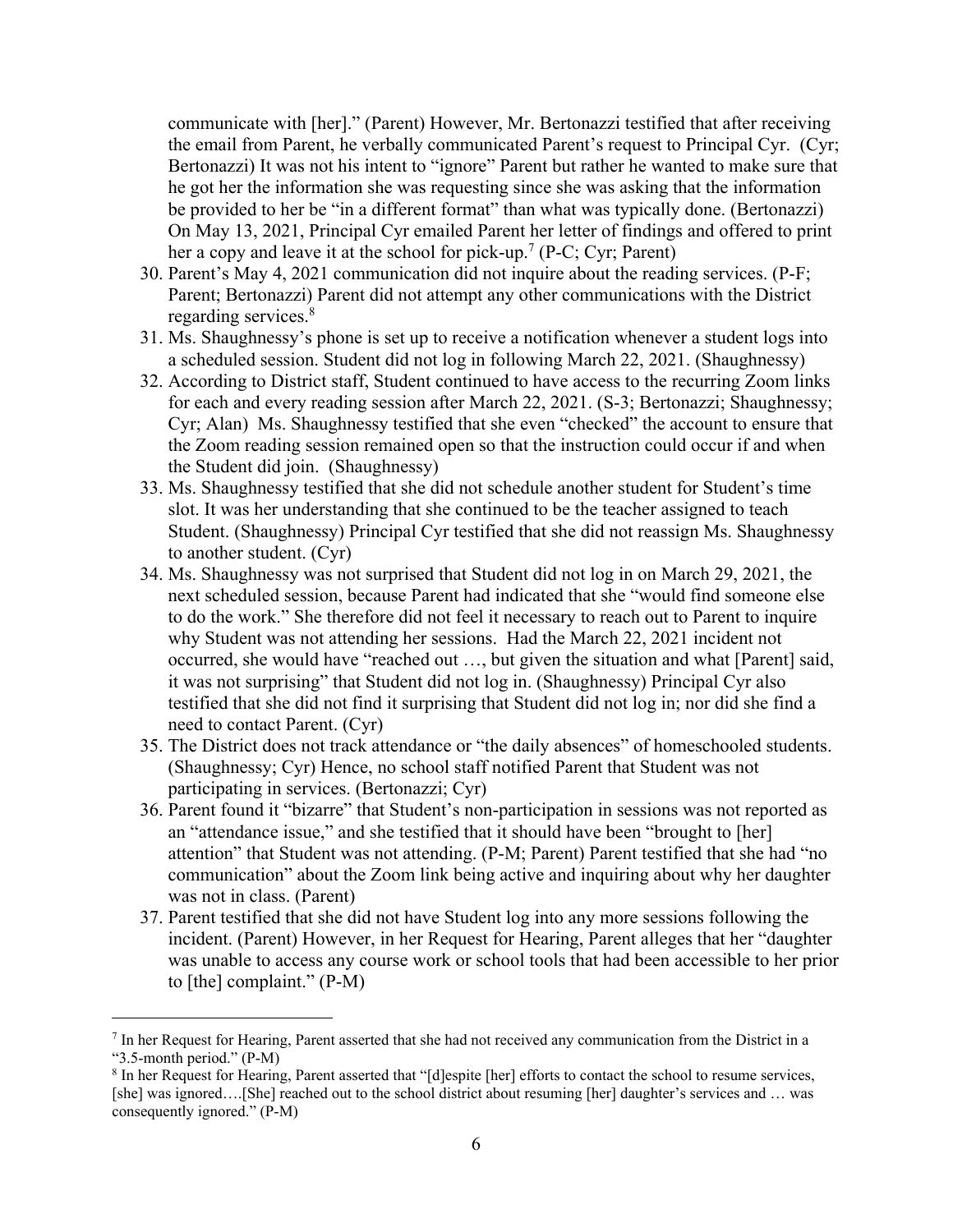- 38. Parent also testified that she tried to log into Student's account and it had been deactivated. (P-M; Parent)
- 39. District staff testified that the account was never de-activated and that it remained available for student to access. (Shaughnessy; Cyr; Bertonazzi)
- 40. On May 12, 2021 and again on May 13, 2021, Parent contacted Mathew Flynn, BSEA Mediator, asking for assistance. (P-C; Parent) Parent testified that it was "commonplace" for her to reach out to Mr. Flynn who had mediated between her and the District "for years." (Parent) Parent reported to Mr. Flynn that the District "abruptly stopped [Student's] IEP plan after a teacher had an outburst on a [Zoom] meeting." (P-C; Parent) Parent stated that she did "not want to continue services with Northborough Public schools while this is going on." (P-E; Parent)
- 41. Student did not partake in any reading services following March 22, 2021. (P-H; S-9; Parent; Cyr; Bertonazzi; Shaughnessy)
- 42. On June 1, 2021<sup>9</sup>, Parent filed a complaint with the Department of Elementary and Secondary Education's (DESE) Problem Resolution System Office (PRS).<sup>10</sup> In it, she alleged that since March 22, 2021, the District had failed to implement Student's reading services. She noted that "the school [was] taking no accountability …[b]ut instead [was] giving [Parent] unwarranted [advice] about how to give input on [Student's] educational development." Parent requested "restitution of 1.5 million dollars." Parent testified that "damages" are appropriate in the BSEA matter. (P-K; S-1; Parent)
- 43. Parent's PRS Complaint indicated that she had made "multiple" attempts "throughout April-May 2021 by email, phone and Zoom to resolve her concerns with the District. (S-1; Parent) However, when asked to identify her "multiple" attempts, she could only identify her email to Mr. Bertonazzi on May 4, 2021. Parent testified that this was "enough" because it was not her responsibility to reach out to the District. (Parent)
- 44. On June 8, 2021, PRS informed Parent that DESE "cannot grant monetary compensation." (RE-2)
- 45. On June 9, 2021, PRS sent the District a Request for Local Report in PRS Matter 5813.  $(S-2)$
- 46. On June 18, 2021<sup>11</sup>, Ms. Shaughnessy sent Parent Student's Progress Report via email. The email included the language, "I hope you have a great summer." (P-H; S-9; Parent)

<sup>9</sup> Parent filed the complaint late at night on May 31, 2021, but it was not processed by DESE until the next day on June 1, 2021. (S-1; Parent)

<sup>&</sup>lt;sup>10</sup> This was Parent's second complaint with the Department of Elementary and Secondary Education's (DESE) Problem Resolution System Office (PRS). On March 27, 2018, Parent filed a complaint with PRS alleging, in part, that "because of rude, aggressive, and condescending comments, as well as non-verbal cues and actions, the District had been engaging in a continuing discriminatory bias against her daughter and her daughter's educational access. Specifically, … some of the negative behaviors and bias exhibited by the District are racially motivated and affect the student's education in this case." 603 CMR 26.01(1) states that "603 CMR 26.00 is promulgated to insure that the public schools of the Commonwealth do not discriminate against students on the basis of race, color, sex, gender identity, religion, national origin, or sexual orientation, and that all students have equal rights of access and equal enjoyment of the opportunities, advantages, privileges and courses of study at such schools." DESE was "unable to determine noncompliance pursuant to 603 CMR 26.01(1) as to whether the District took action based on race in this matter." However, on an unrelated issue, DESE did find (and the District had acknowledged) that the District did not comply with 603 CMR 28.04(1)(a) in that matter. (RE-2; Alan) 603 CMR 28.04(1)(a) states that "[w]hen a student is referred for an evaluation to determine eligibility for special education, the school district shall send written notice to the student's parent(s) within five school days of receipt of the referral."

<sup>&</sup>lt;sup>11</sup> June 18, 2021 was the last day of school for the District. (S-12; Bertonazzi)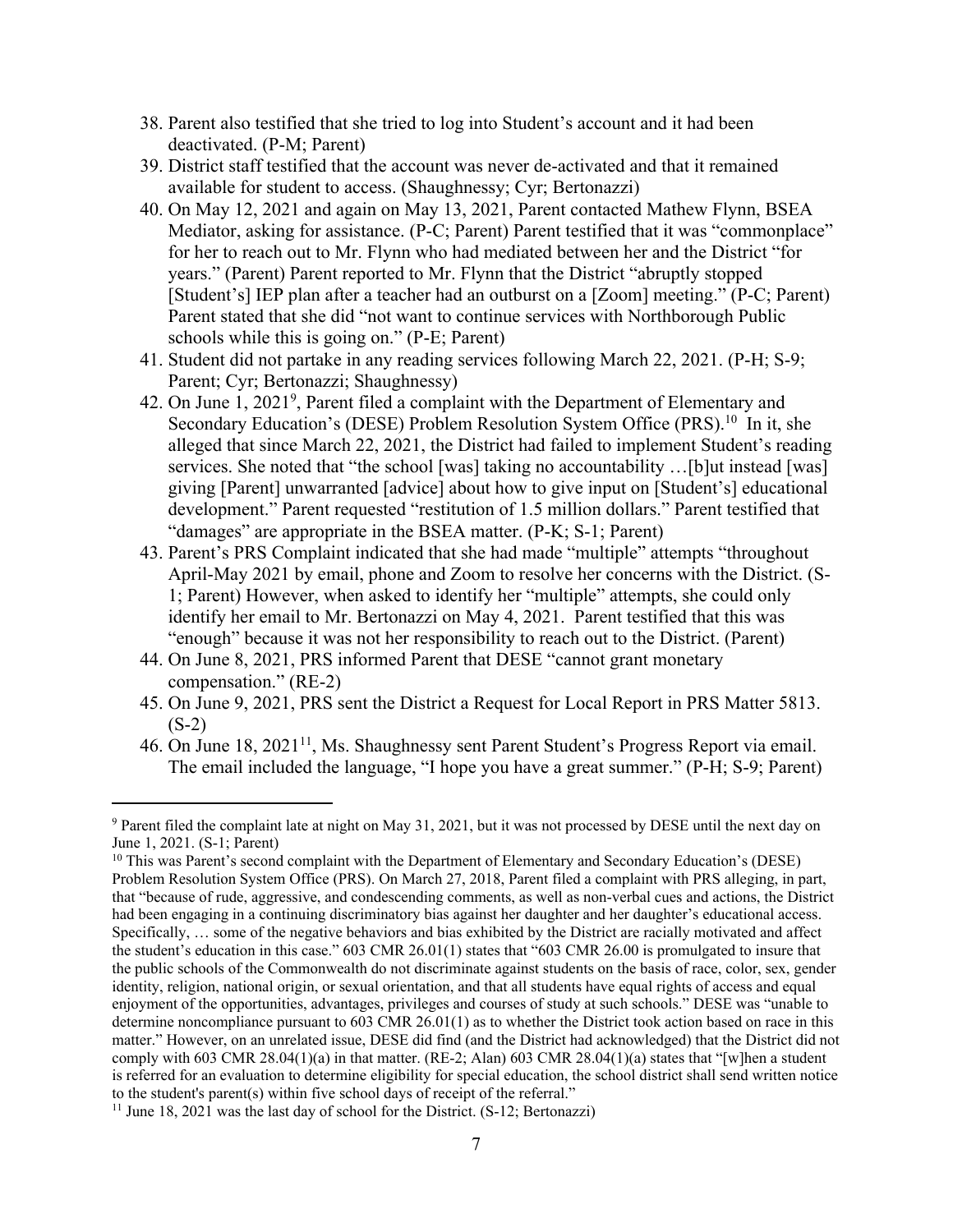Parent found her comment "facetious." She also testified that this was "random" as, up to that date, she had not had any communication from the District. Parent opined that she received this Progress Report because she had filed a complaint. It was Parent's understanding that the "law requires" that the District issue a Progress Report "immediately" following each session. Parent also testified that Ms. Shaughnessy's email did not mention Student's continued services or the fact that Student had not had any services since March 22. (Parent)

- 47. Parent testified that she "did not bother to read" the Progress Report. (Parent)
- 48. According to Mr. Bertonazzi and Principal Cyr, Progress Reports are not sent following each service session; rather, in the District, Progress Reports are issued twice per year, in January and June, when general education report cards are issued. Because Student did not participate in any services at the beginning of the year, no progress report was issued to her in January 2021. However, since she participated in services in March 2021, a progress report was issued in June 2021. The June Progress Report was sent to Parent as a matter of course, not to annoy or harass her. (Bertonazzi; Cyr)
- 49. On June 21, 2021, Parent contacted Mr. Flynn, asking him to contact the District on her behalf "to see what information [the District needed] to close out [Student's] home school year." Parent noted that she was "not comfortable reaching out to [the District] since [she has] an open complaint with them being investigated." (P-I) Parent testified it was "typical" of the District not to communicate with her. (Parent) However, on June 30, 2021, Parent received a reminder from the District that Homeschool Assessments were due. When on the same date Parent requested additional guidance, the District responded on July 1 directing her via link to the school committee policy. (P-P)
- 50. Parent testified that Student's progress during the last part of the 2020-2021 school year was "okay considering the lack of IEP services and the fact that her services were interrupted in second grade" due to the pandemic. (Parent)
- 51. On June 21, 2021, the District submitted Local Report 5831 refuting Parent's allegations. The District asserted that it "continuously offer[ed] the Student her reading services since March 22, 2021" and that it "had been the choice of [Parent and/or Student] to not avail themselves to the reading services offered since March 22, 2021, despite the District's ongoing efforts to continue to provide these services." The District indicated that during Parent's March 22, 2021 interjection in the Zoom class, Parent "even told Ms. Shaughnessy that the Student would not be participating in any more reading sessions." (P-J; S-3)
- 52. On June 23, 2021, Parent responded to the District's Local Report asserting that the District was "dishonest about its communications with [Parent] regarding [Student's] IEP." She indicated that although the District asserted that the Zoom links remained active, Student "actually lost access trying to log into the [school's] online forum immediately following [the complaint]." Parent did not receive any communication indicating when services would resume and which teacher would be responsible for them. She also did not receive any emails with Zoom link reminders. She argued that "there would have been no way for [her] to be aware that classes were being resumed since this had been communicated on a weekly basis prior to filing the complaint." Parent indicated that during a Zoom meeting with the Principal and Team Chair on March 25, 2021, she asked when sessions would resume and was told that she would receive information about that, but that no such information was ever forwarded to her. She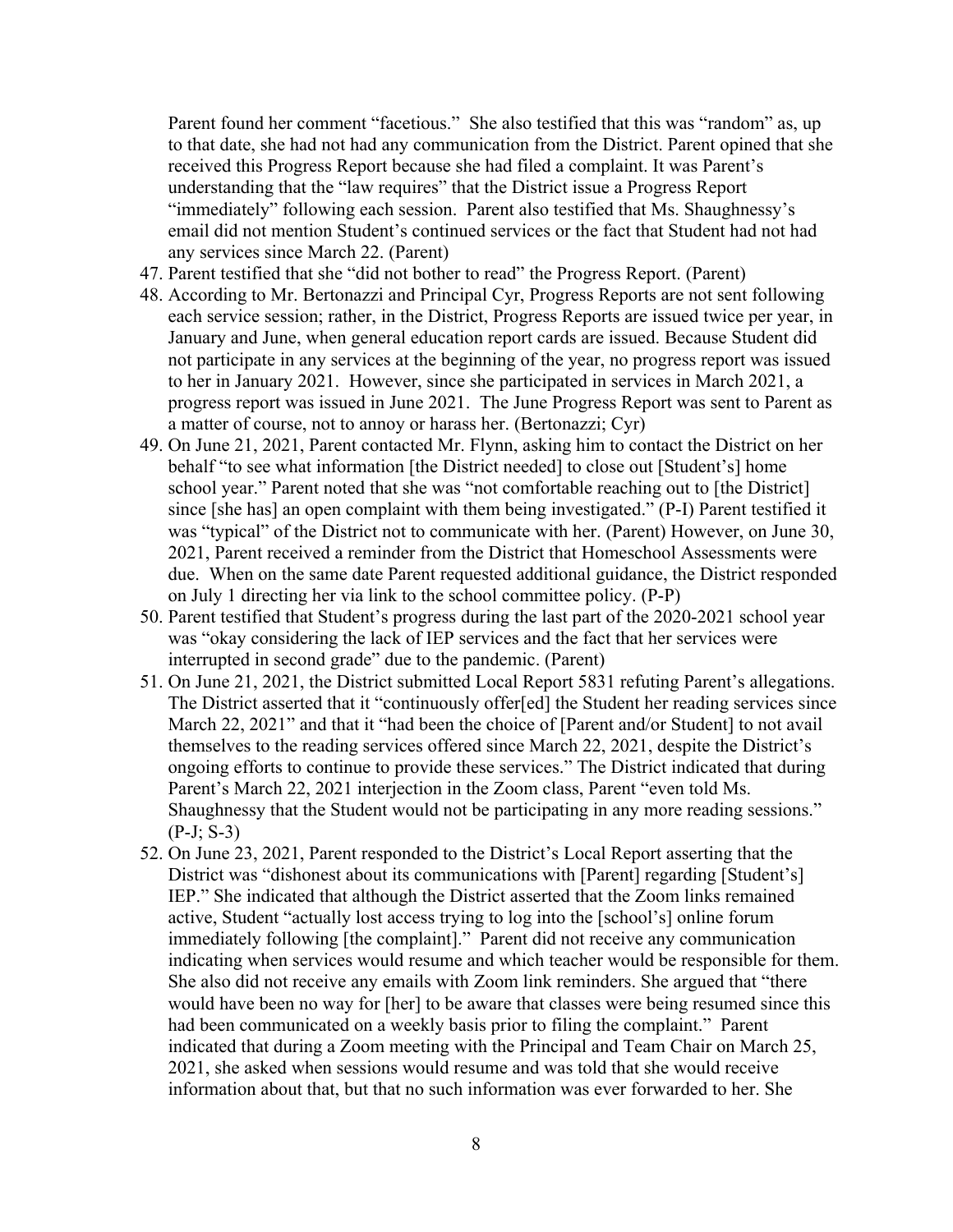asserted that the District's failure to acknowledge the teacher's inappropriate behavior was an "indication of the [District's] poor mismanagement of its staff and a clear indication of discriminatory practices." (P-J)

- 53. On July 29, 2021, PRS completed its investigation finding that the District continued to provide access to the services throughout the remainder of the 2020-2021 school year. It advised Parent that she may pursue mediation or a BSEA hearing on the same issues but that such a hearing is a new proceeding and is not for the purposes of reviewing DESE's decision in this matter. (P-K; S-4)
- 54. The PRS Closure Letter, authored by Kinga Mierzejewski, was emailed to Parent at 12:51AM on July 30, 2021. (P-K) Parent testified that PRS failed to consider key evidence submitted by Parent. (Parent) At 1:36AM on July 30, 2021, Parent emailed Ms. Mierzejewski, who had investigated the matter and authored PRS's closure letter, claiming she found her "dishonest" and "unprofessional"; and expressing frustration at receiving an email "at this hour in the morning"; and, for taking "this long to make such a disgusting, ill informed, biased non-sensical judgment." She wrote:

"I was instructed during the investigation meeting that a staff member would follow up with ME [r]egarding when my daughter's services would resume. NO NPS staff member followed up with me. I tried to access the school website and my daughter's access had been dis activated. Why then would I just assume that a Zoom link was still active without NO (sic) [c]ommunication from a teacher or staff and her NPS School account shut down! She was unable to access any coursework or school tools that had been accessible to her prior to my complaint." (P-K; Parent) (emphasis in original)

- 55. In a subsequent email to Ms. Mierzejewski dated July 30, 2021, Parent asserted that Ms. Mierzejewski "misinterpreted this investigation with an obvious negligence and bias toward the school district for some peculiar reason that will be investigated just as well." She indicated that she had "no additional evidence to submit to [PRS] at this time." She asserted, however, that she was not contacted regarding Student's absences for the remaining sessions and that it was the District's obligation to "coordinate resuming [Student's] classes." She added that the Progress Report was emailed to her "2.5 months after the last session in which the teacher imploded on camera" and that it was sent after her initial complaint was filed. She concluded that "[s]ending emails in the early AM hours regarding such a sensitive matter also again demonstrates [] poor lack of judgment. There is no decision that is final when it comes to my child unless I say so, respectively."  $(P-K)$
- 56. On August 3, 2021, Parent submitted the June 2021 Progress Report to PRS asserting that it was sent to her "weeks after [Student's] last session in March 2021 and only AFTER a complaint was filed [with PRS] on May 31, 2021." (P-L)
- 57. On August 9, 2021, Parent filed her Request for Hearing with the BSEA. (P-M; Parent) In it, she alleged that the District "halted" Student's special education services as part of a "pattern of partaking in delay tactics, passive aggressive behavior and interference with [her] daughter's services." (P-M)
- 58. Marie Alan is the current Director of Student Support Services for Northborough Public Schools. She has worked in education for 17 years. Ms. Alan is licensed in Massachusetts as a special education teacher and an administrator. (Alan) On August 16,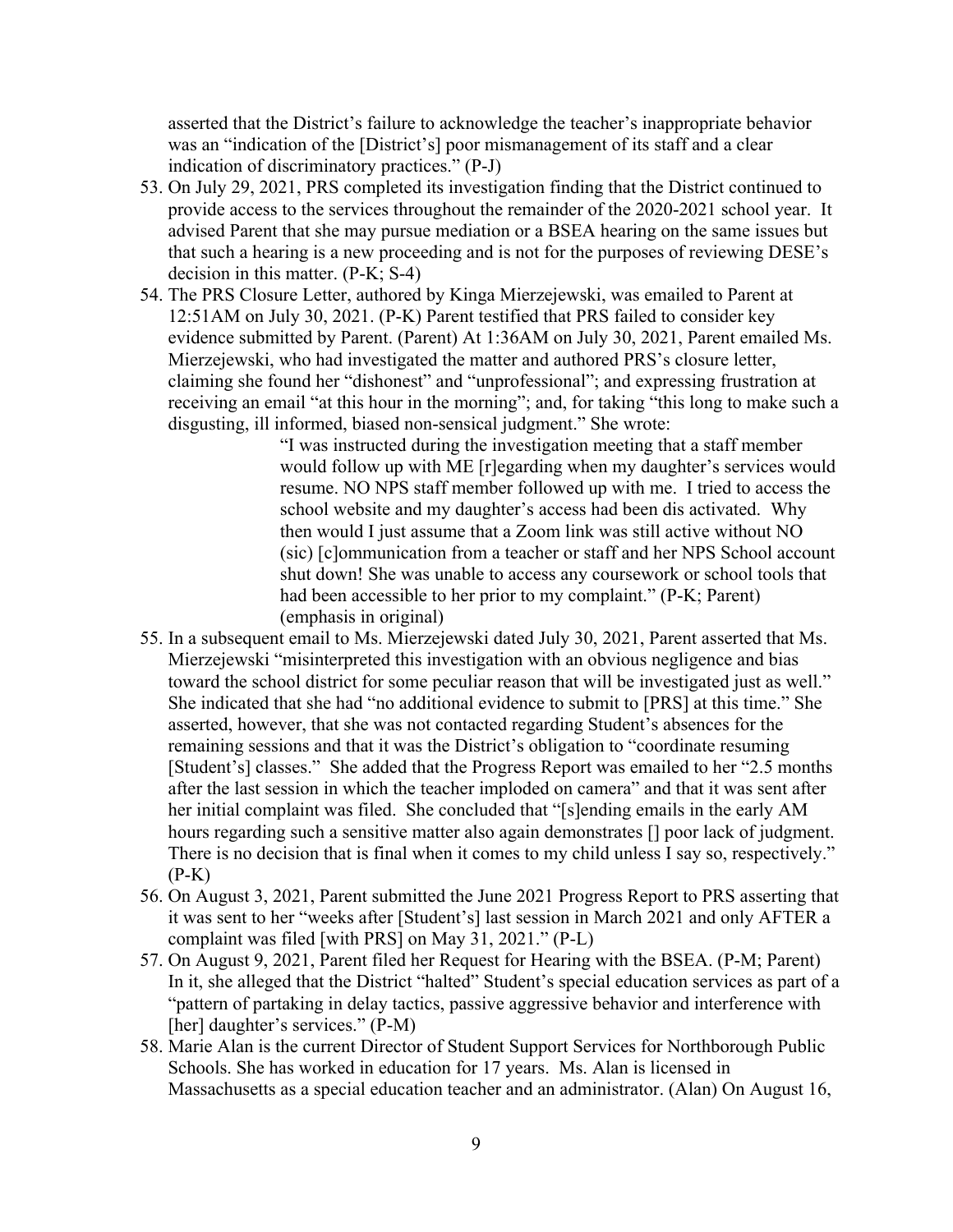2021, the District issued a meeting invitation for a Resolution Meeting to take place on August 19, 2021 in response to Parent's Request for Hearing. (S-10; Alan) Parent refused to participate and requested a BSEA facilitator for the meeting. Ms. Alan reached out to the BSEA and asked for a facilitator. Additional dates in September were proposed to Parent, but she "declined" them and indicated that "This is now a matter to be heard in front of the courts." (Alan; P-O)

- 59. Parent testified that she was "cooperative" and attempted to coordinate a date with the District. However, she could not attend the dates proposed by the District because of her childcare duties. (Parent)
- 60. A Resolution Meeting was ultimately held on October 26, 2021.<sup>12</sup> (S-11; Bertonazzi; Alan) It was facilitated by Mr. Flynn and was attended by Parent and Ms. Alan. (S-11; Parent; Bertonazzi; Alan)
- 61. During the meeting, Parent indicated that the meeting was a "technicality" and that a resolution would not be reached. (S-11; Alan) She requested a written apology from the District. She did not want compensatory services for Student but rather to "state her case in court." (S-11; Parent; Alan) Ms. Alan testified that at the Resolution Meeting, Parent indicated that the matter was about the District's racial discrimination against herself and her daughter. (Alan) Although disputing any wrongdoing, the District offered compensatory services in the amount of 5 hours of reading services. The District refused to issue an apology. Parent declined the offer. (S-11; Parent; Bertonazzi; Alan)
- 62. Ten days prior to Hearing, Parent also declined the District's offer of settlement. (Parent)
- 63. Ms. Alan testified that the District attempted to settle the matter because hearings have an impact on the District's staffing resources which, in turn, have an impact on the learning of students. (Alan)
- 64. In her Request for Hearing, Parent requested that the District "be held accountable for failing to implement [Student's] IEP ... [and] be instructed to stop obstructing [Student's] right to service (*now and in the future*) as defined by Massachusetts law regarding Special Education." (P-M)
- 65. At Hearing, Parent could not identify what specific relief she was seeking, but indicated that that "damages should be a conversation in this matter" and that she seeks the "most severe form of retribution" due to of the interruption in services. Parent also testified that the relief she seeks will "depend" on the Hearing Officer's decision in this matter. (Parent)
- 66. Ms. Alan testified that Parent has exhibited a "pattern of making false allegations" against District staff. (RE-2; Alan)

### **LEGAL STANDARDS:**

1. Free Appropriate Public Education and the Individualized Education Program

<sup>&</sup>lt;sup>12</sup> The Hearing Officer issued an order on October 6, 2021 stating, in part, that Parent's "continued refusal to participate in a resolution session may result in a dismissal of the matter without prejudice for failure to prosecute." (P-N; Parent) Parent indicated that the Hearing Officer's assertion that Parent refused to participate in the resolution session was a "false allegation." (P-N) As grounds thereof, she cited her communications with Mr. Flynn in Exhibit P-O in which she offered September 28 through October 1 but declined the dates proposed by the District. (P-O; Parent)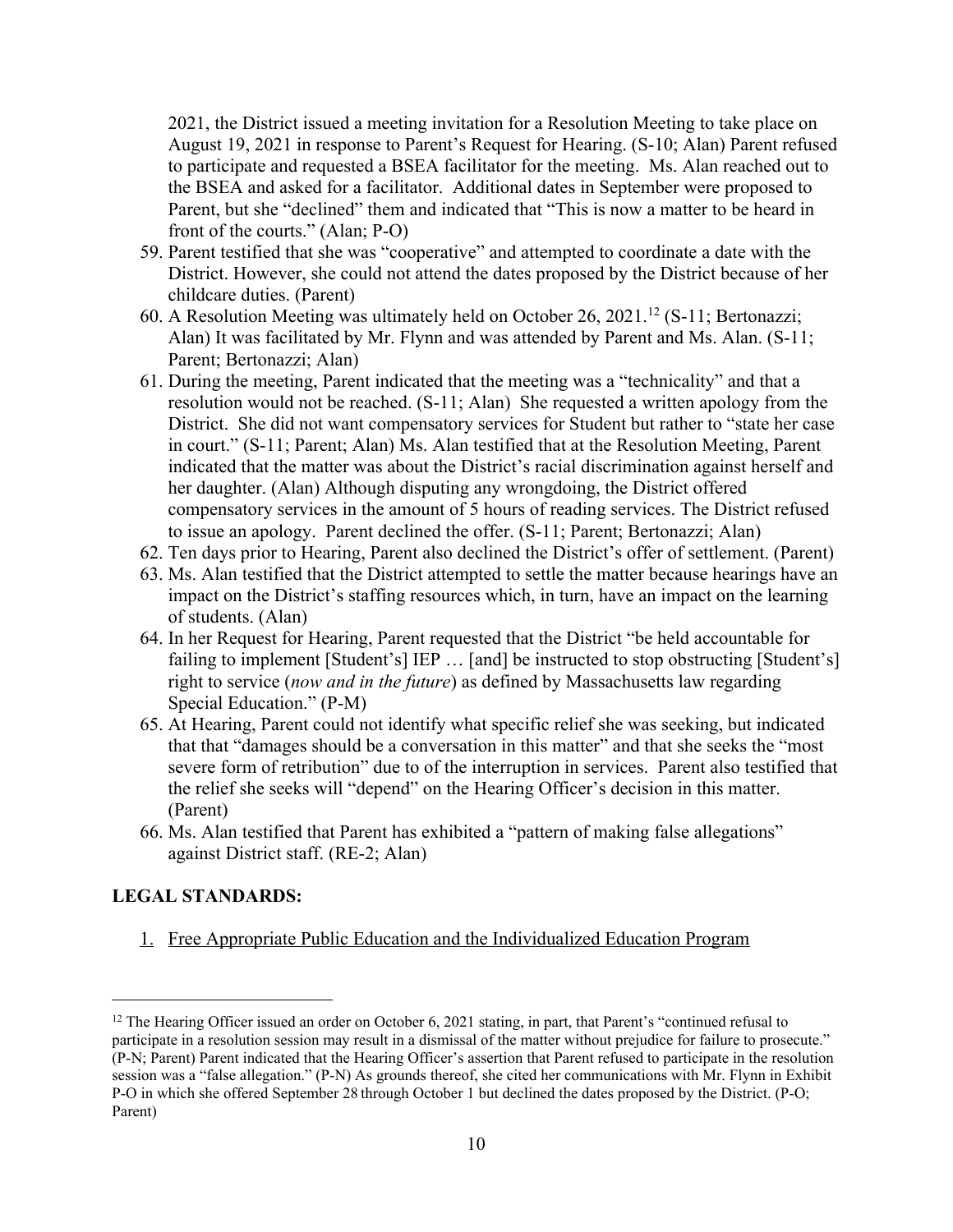The Individuals with Disabilities Education Act (IDEA) was enacted "to ensure that all children with disabilities have available to them a free appropriate public education" (FAPE).<sup>13</sup> To provide a student with a FAPE, a school district must follow identification, evaluation, program design, and implementation practices that ensure that each student with a disability receives an Individualized Education Program (IEP) that is: custom tailored to the student's unique learning needs; "reasonably calculated to confer a meaningful educational benefit"; and ensures access to and participation in the general education setting and curriculum as appropriate for that student so as "to enable the student to progress effectively in the content areas of the general curriculum."<sup>14</sup> The development and implementation of the IEP is the IDEA's most "important mechanism."<sup>15</sup> The IEP must be individually tailored for the student for whom it is created.<sup>16</sup> When developing the IEP, the Team must consider parental concerns, strengths, disability related needs, recent evaluations, present level of achievement, academic, developmental and functional needs.<sup>17</sup>

# 2. **IEP Services and Homeschooled Students**

Pursuant to the IDEA, "[n]o parentally placed private school child with a disability has an individual right to receive some or all of the special education and related services that the child would receive if enrolled in a public school."<sup>18</sup> However, state law requires school districts to offer special education and related services to all eligible students who reside in the district, including students who are privately enrolled, regardless of where the student attends school.<sup>19</sup> In Massachusetts, privately enrolled students include students who are home schooled.<sup>20</sup>

# 3. Implementation of the IEP

To provide a FAPE, a district must implement a student's accepted IEP with all required components.<sup>21</sup> The First Circuit has indicated that noncompliance that affects the provision of an educational benefit amounts to a denial of FAPE.<sup>22</sup> In order to prevail in a failure-to-implement case, a parent must demonstrate that the school district has materially failed to implement a

<sup>21</sup> See 34 CFR 300.323(c) and 603 CMR 28.05(7)(b).

<sup>&</sup>lt;sup>13</sup> Individuals with Disabilities Education Act (IDEA), 20 U.S.C. § 1400 (d)(1)(A).

<sup>14</sup> See 20 USC §1401 (9), (26), (29); 603 CMR 28.05(4)(b); *Sebastian M. v. King Philip Reg'l Sch. Dist.*, 685 F.3d 84, 84 (1st Cir. 2012); *C.D. v. Natick Public School District, et al.*, No. 18-1794, at 4 (1 st Cir. 2019) (quoting *Fry v. Napoleon Comty Schools*, 137 S. Ct. 743, 748-749 (2017)); *Lessard v. Wilton Lyndeborough Coop. Sch. Dist.,* 518 F. 3d 18 (1st Cir. 2008); *C.G. ex rel. A.S. v. Five Town Comty Sch. Dist.,* 513 F. 3d 279 (1st Cir. 2008); *In Re: Chicopee Pub. Sch.,* BSEA # 1307346, 19 MSER 224 (Byrne, 2013).

<sup>15</sup> *Van Duyn ex rel. Van Duyn v. Baker Sch. Dist. 5J*, 502 F.3d 811, 818 (9th Cir. 2007).

<sup>16</sup> *Endrew F. v. Douglas Cty. Reg'l Sch. Dist.*, 137 S. Ct. 988, 1001 (2017).

<sup>17</sup> 34 CFR 300.324(a)(i-v); *Endrew F.,* 137 S. Ct. at 999; *D.B. ex rel. Elizabeth B. v. Esposito*, 675 F.3d 26, 34 (1st Cir. 2012).

<sup>18</sup> 34 CFR 300.137(a).

<sup>&</sup>lt;sup>19</sup> M.G.L. c. 71B,  $\hat{S}$  3.; 603 CMR 28.03(1)(e).

<sup>20</sup> 603 CMR 28.03(1)(e); see also *Administrative Advisory SPED 2018-1, Guidance and Workbook for Calculating and Providing Proportionate Share Services for Students with Disabilities Enrolled by Their Parents in Private Schools, July 27, 2017, as revised July 2018* which may be found at <https://www.doe.mass.edu/sped/advisories/2018-1.html>

<sup>22</sup> See *Roland M. v. Concord Sch. Comt.*, 910 F.2d 983, 994 (1 st Cir. 1993).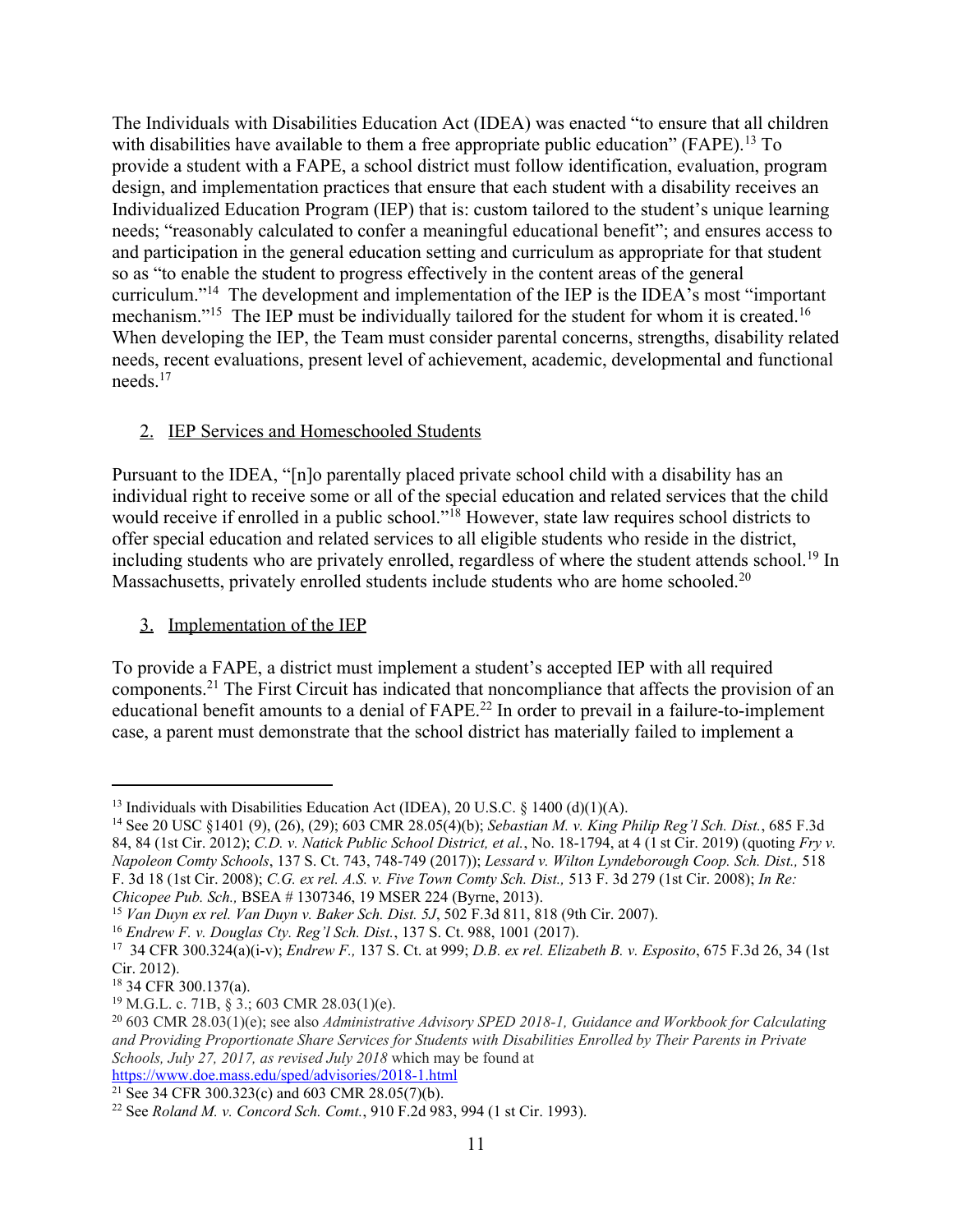child's IEP.<sup>23</sup> To do so, the parent must prove more than a minor or technical gap between the IEP and the district's implementation thereof; *de minimis* shortfalls are not enough.<sup>24</sup> A material implementation failure occurs only when a school has failed to implement substantial or significant provisions of a student's IEP.<sup>25</sup>

### 4. Changes in IEP Services

The primary purpose of the procedural safeguards embodied in the IDEA is to afford parents a meaningful role in the decision-making process regarding their disabled children's education.<sup>26</sup> The IDEA thus obligates school districts to provide parents prior written notice whenever they propose to change or terminate the placement or services of an eligible child.<sup>27</sup> The BSEA, too, has held that reduction of a service in a student's IEP constitutes such a change requiring prior written notice.<sup>28</sup>

## 5. Compensatory Services

Compensatory services are an equitable remedy.<sup>29</sup> As such, when deciding if compensatory services are warranted in a given situation, a hearing officer must "balance the equities" by "considering the reasonableness of both parties' conduct and the resultant impact on the student."<sup>30</sup> A hearing officer may deny reimbursement if parents unreasonably obstruct the IEP process or otherwise interfere with the ability of the school district to fulfill its obligations.<sup>31</sup> Compensatory services may be available to make a student whole if a school district commits procedural violations that result in a denial of FAPE to an eligible student.<sup>32</sup> On

<sup>23</sup> *Colón-Vazquez v. Dep't of Educ*., 46 F. Supp. 3d 132, 144 (D. P.R. 2014) (implementation failure cases require an analysis of whether the deviations from the IEP's stated requirements were "material" in that there was more than a minor discrepancy between the services a school provided to a disabled child and the services required by the child's IEP with a focus on the proportion of services mandated to those actually provided, and the goal and import (as articulated in the IEP) of the specific service that was withheld) (internal citations omitted).

<sup>24</sup> *See Ross v. Framingham Sch. Comm.*, 44 F. Supp. 2d 104, 118 (D. Mass. 1999) ("when presented with a claim that a school district failed to implement a student's IEP, a district court must determine whether the alleged failure to implement the IEP deprived the student of her entitlement to a 'free appropriate public education,' as defined under the applicable federal and state prescriptions").

<sup>25</sup> See *id.*

<sup>26</sup> See *Smith v. Squillacote*, 800 F. Supp. 993, 989 (D.D.C. 1992) (The purpose of the notice requirement is to ensure that parents may reach an informed conclusion about whether the services and placement proposed will provide an appropriate education).

<sup>&</sup>lt;sup>27</sup> See 20 USC Sec. 1415 (b)(3) and (c); 34 CFR 300.503. Massachusetts has adopted the notice provisions of the IDEA and implementing federal regulations.

<sup>&</sup>lt;sup>28</sup> See *In Re: Medford Pub. Sch.*,  $\#$  02-1855, 38 IDELR 24 (2002) (where the size of the instructional grouping is a fundamental part of the program, a change in the size of the grouping is a revision of the IEP, thus obligating the district to notify Parents formally of its intent to provide small group instruction for the following year, and failure to give such advance notice prior to a change in the services violated the notice provisions of the IDEA and c. 7 IB, and the pertinent regulations).

<sup>29</sup> *Diaz-Fonseca v. Comm. of Puerto Rico*, 451 F.3d 13, 31 (1st Cir. 2006).

<sup>30</sup> *In Re: Haverhill Pub. Sch.*, BSEA # 2005314, 26 MSER 176 (Berman, 2020).

<sup>31</sup> See *C.G. and B.S. v. Five Town Comty. Sch. Dist., et al*., 513 F. 3d 279, 288 (1 st Cir. 2008); *Roland M. v.*

*Concord Sch. Comm.*, 910 F.2d 983, 987 (1 st Cir. 1993); *Murphy v. Timberlane Reg'l Sch. Dist*., 22 F.3d 1186, 1197 (1 st Cir. 1994).

<sup>32</sup> *Pihl v. Mass. Dep't of Ed.*, 9 F.3d 184, 189 (1 st Cir. 1993).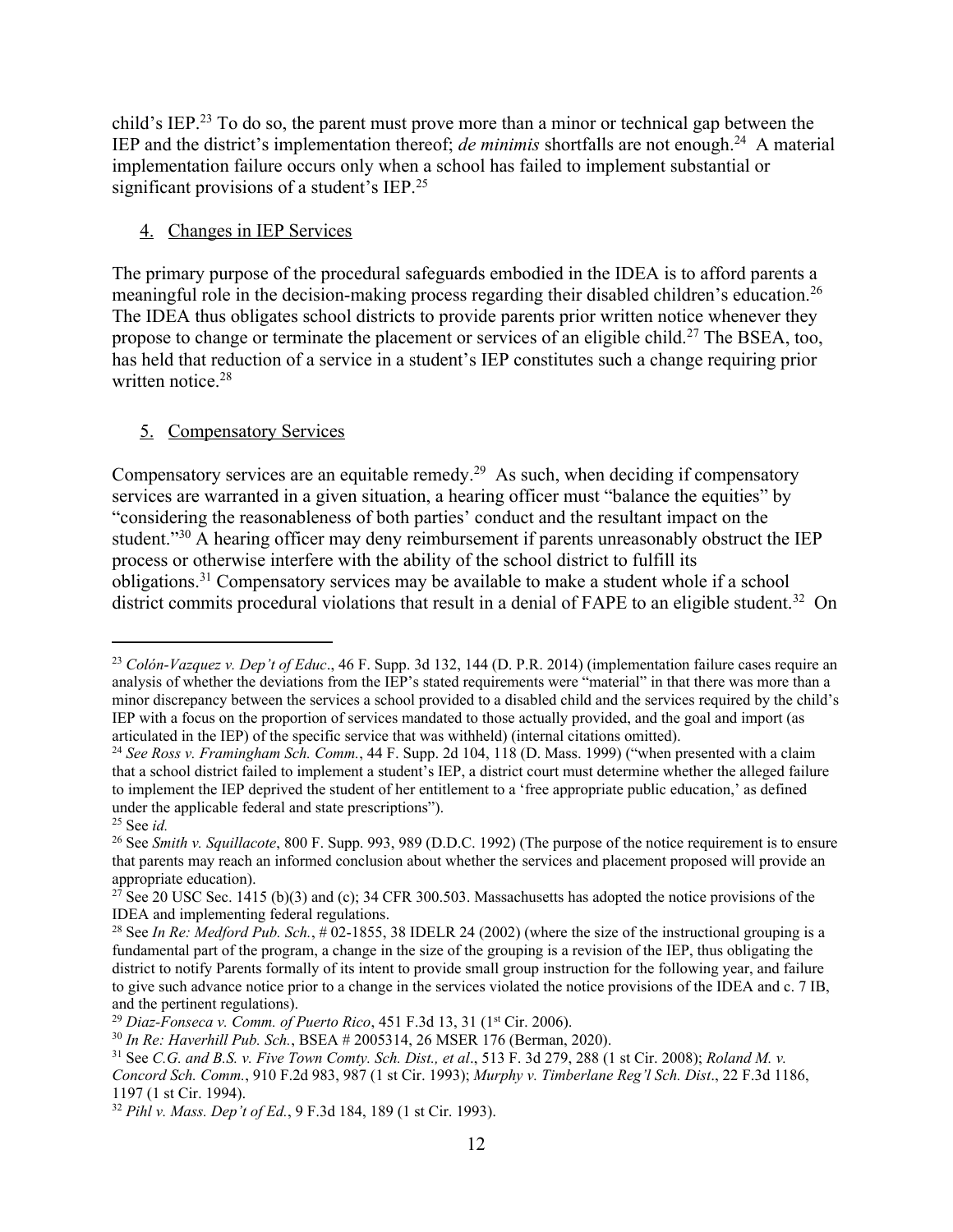the other hand, compensatory relief will not generally be awarded for merely technical, *de minimis* violations that do not result in a denial of FAPE or preclude parents from meaningful participation in the Team process.<sup>33</sup>

## 6. Burden of Proof

In a due process proceeding, the burden of proof is on the moving party that is seeking relief. If the evidence is closely balanced, the moving party will not prevail.<sup>34</sup>

# **APPLICATION OF LEGAL STANDARDS AND CONCLUSION:**

In the instant case, it is not disputed that Student is a student with a disability and that, as a homeschooled student residing in Northborough, Massachusetts (P-G; Parent), Student is entitled to special education and related services.<sup>35</sup> At issue here is whether the District failed to provide Student with reading services between March 2021 and June 2021. If so, did the District's failure to implement Student's IEP deny Student a FAPE such that a remedy is appropriate? Because Parent is the moving party, she bears the burden of proof.<sup>36</sup>

After careful consideration of the totality the evidence presented at the hearing, and of the arguments of Parent and the District's counsel, I find that Parent has not carried her burden of showing that the District failed to implement Student's IEP during the period in question or that the District otherwise engaged in any improper action or inaction that might have compromised Student's entitlement to a FAPE. My reasoning follows:

It is indisputable that Parent partially accepted the IEP for the period February 21, 2021 to February 21, 2022, which included reading services (2x60) and math services (2x30). (P-G; Parent; Bertonazzi; Shaughnessy) It is also uncontroverted that Parent subsequently declined all math services and requested that reading services be limited to once per week. Because Student continued to be homeschooled, it was agreed that the accepted Reading services would be delivered on a remote platform via a recurring Zoom link that was set up for her by Ms. Shaughnessy. (P-G; Parent; Bertonazzi; Shaughnessy) Ms. Shaughnessy began to deliver reading services to Student on March 1, 2021, and Student participated in a total of 4 reading sessions. (Parent; Shaughnessy)

Although disputed, I find that Parent offered no credible evidence to support her belief that reading services were no longer available to Student after March 22, 2021. During the March 22 incident, Parent indicated to Ms. Shaughnessy that Student would no longer participate in Zoom sessions with her; she also voiced her intention to secure a new provider for Student. (Parent; Shaughnessy) In contrast, during the session, Ms. Shaughnessy did not indicate to Parent that

<sup>33</sup> *Murphy,* 22 F.3d at 1196.

<sup>34</sup> *Schaffer v. Weast*, 546 U.S. 49, 62 (2005).

<sup>35</sup> M.G.L. c. 71B, § 3.; 603 CMR 28.03(1)(e); see also *Administrative Advisory SPED 2018-1, Guidance and Workbook for Calculating and Providing Proportionate Share Services for Students with Disabilities Enrolled by Their Parents in Private Schools, July 27, 2017, as revised July 2018* which may be found at <https://www.doe.mass.edu/sped/advisories/2018-1.html>

<sup>36</sup> See *Schaffer*, 546 U.S. at 62.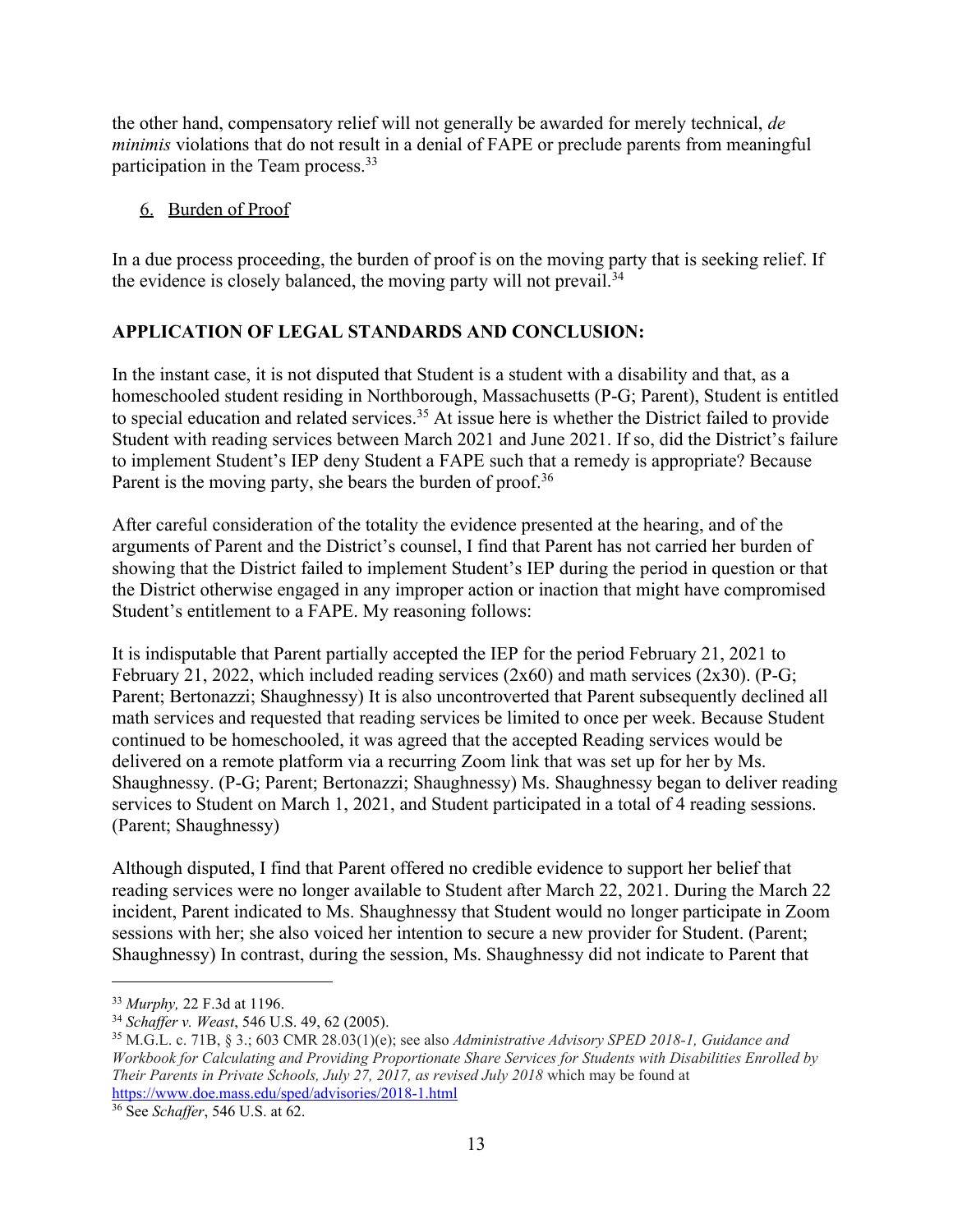sessions would not continue. In addition, both Principal Cyr and Mr. Bertonazzi denied telling Parent that services were "halted" or that a new teacher would be assigned. (Cyr; Bertonazzi) Parent even admitted on cross examination that, during the March 26, 2021 meeting with Principal Cyr and Mr. Bertonazzi, neither promised a staff reassignment nor indicated that services were discontinued. Principal Cyr's letter of findings dated April 14, 2021 did not reference a provider reassignment but instead encouraged Parent to reach out to Ms. Shaughnessy outside of Zoom sessions with any concerns. (S-7; Cyr)

The record reflects that the only assurance made to Parent after her meeting with Principal Cyr and Mr. Bertonazzi is that she would be provided with a "follow up", not a new teacher or information on continuing the reading services further. And, as Principal Cyr's April 14, 2021 letter of findings was sent to Parent in a timely manner following completion of her investigation into Parent's complaint about Ms. Shaughnessy, I conclude that the promised "follow up" was provided. <sup>37</sup> (S-7; Parent; Cyr)

A parent may not dictate staffing assignments to a school district; such responsibility is wholly within the prerogative of the district, provided that the staff assigned has the education, training and expertise to provide the service.<sup>38</sup> Here, Ms. Shaughnessy was a highly trained and experienced Orton Gillingham provider who had the education and expertise to work with Student. (Shaughnessy; Cyr; Alan) Parent offered no evidence to the contrary. While Parent, although mistakenly, may have believed a new teacher would be reassigned to student at some point in time, the fact is that it was her decision not to have her daughter participate in reading services.

Moreover, the preponderance of credible evidence shows that following the March 22, 2021 incident, the District continued to make services available to Student. Student had an account on the District's website as well as a Google classroom and a Zoom link for reading services with Ms. Shaughnessy. (S-8; Shaughnessy) Owing to Parent's contradictory statements and inconsistent testimony, I did not find credible her claim that either Student's account on the District's website or Zoom was deactivated or "inactive".

I first address the status of Student's account on the District's website, and Parent's assertion that it had been deactivated. In her Request for Hearing, Parent alleged that her "daughter was unable to access any course work or school tools that had been accessible to her prior to [the] complaint." (P-K; P-M) In both her Request for Hearing and communication to PRS, Parent stated she had "tried to access the school website," but Student's "access had been dis activated." (P-J; P-K; P-M; Parent) She further wrote to PRS that Student "actually lost access trying to log

<sup>&</sup>lt;sup>37</sup> The latest that Parent would have reviewed the letter would have been on May 13, when Principal Cyr emailed it to her, at her request. Nevertheless, the letter was available for Parent's review earlier because Principal Cyr had sent it to Parent on April 14 via certified mail. Parent refused its attempted delivery three times. (P-C; P-F; Cyr) <sup>38</sup> See, for example, *In Re: Norton Pub. Sch.,* 1609348, 23 MSER 40 (2017) ("Within the basic framework of an IEP, schools have considerable professional discretion and flexibility in how they fulfill their responsibilities. Thus, for example, schools generally have discretion over such items as classroom placement, staff assignments, and methodologies") (citations omitted); *Yuba City Unified Sch. Dist.,* 2013120207, 2013110182, 114 LRP 17835 (SEA CA, 2014) (where the nurse selected by the district had extensive expertise working with students with autism, Parents could not demonstrate that she was not appropriate because she was not the Parents' preferred nurse).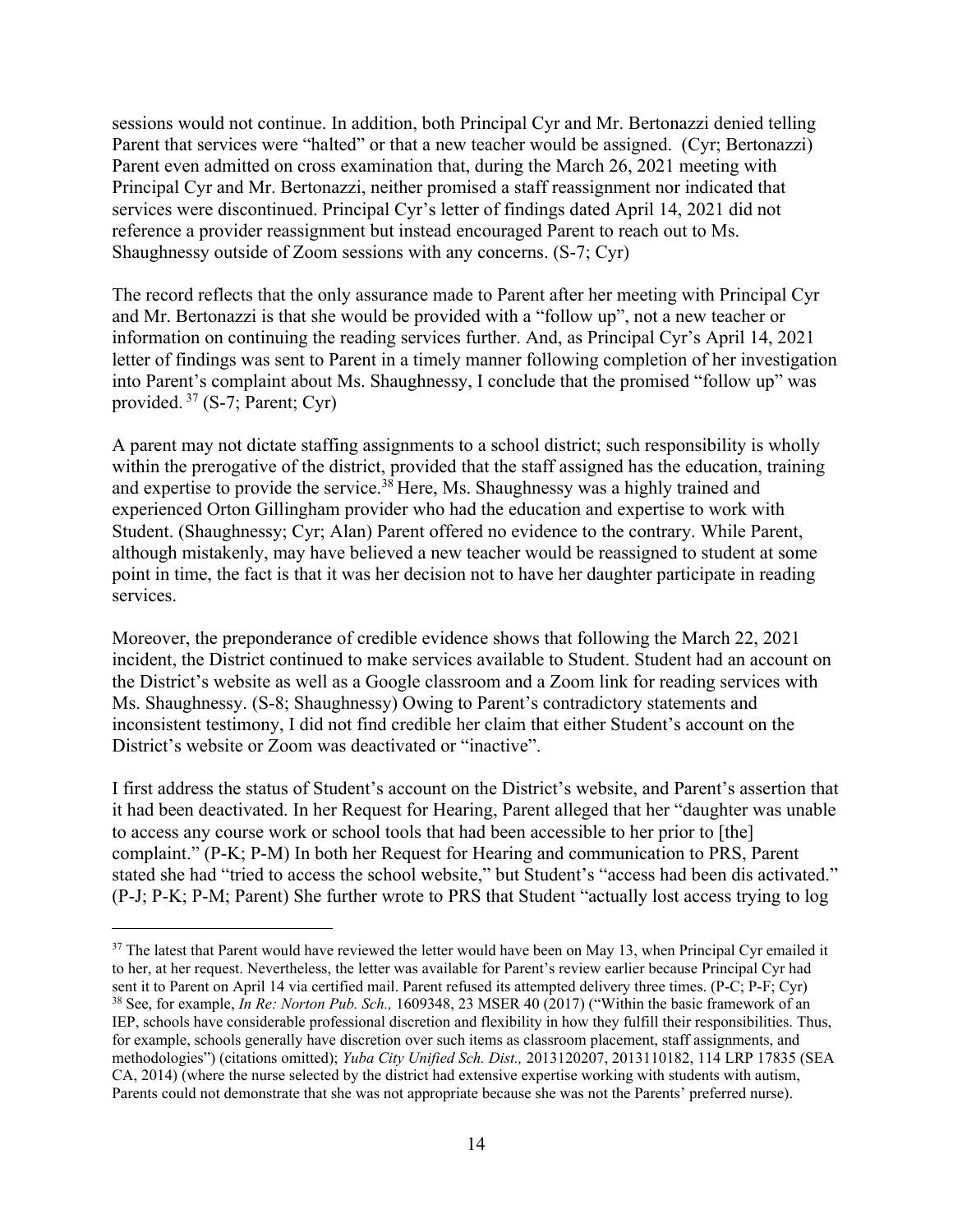into the [school's] online forum immediately following [the complaint]."<sup>39</sup> However, these statements are inconsistent with Parent's testimony that Student never attempted to log into the website after March 22. (Parent)

With respect to the status of the Zoom link, I find no credible evidence was adduced to demonstrate that the link was inactive and that instruction was unavailable to Student. Ms. Shaughnessy testified that she had checked the link after the March 22 incident to ensure that it was working, and it was. Her testimony is further persuasive because she did not schedule any other students for Student's timeslot. (Shaughnessy) Ms. Shaughnessy's testimony was buttressed by Principal Cyr's testimony that she had not assigned any additional students to Ms. Shaughnessy to be serviced during Student's pre-scheduled sessions. (Cyr) On the other hand, Parent's only evidence with regard to the alleged deactivation of the Zoom link was her testimony to the effect that she had "no communication" about the Zoom link being active and did not have Student attempt to access it; and her July 30, 2021 communication with PRS, questioning why she would "assume that a Zoom link was still active" where she had received "NO [c]ommunication from a teacher or staff and her NPS School account shut down!" (P-K; Parent)

In contrast, I found the testimony of Ms. Shaughnessy, Principal Cyr, and Mr. Bertonazzi to be credible and consistent as to the question of the status of Student's continued access after March 22, 2021. Ms. Shaughnessy testified that she had checked the link after the March 22 incident to ensure that it was working, and it was. Her testimony is also persuasive because she did not schedule any other students for Student's timeslot. (Shaughnessy) Ms. Shaughnessy's testimony was further buttressed by Principal Cyr's testimony that she had not assigned any additional students to Ms. Shaughnessy to be serviced during Student's pre-scheduled sessions. (Cyr)

Parent also argued that "there would have been no way for [her] to be aware that classes were being resumed since this had been communicated on a weekly basis prior to filing the complaint." (P-J) Yet no evidence was presented at hearing to demonstrate that a link had been forwarded to Parent on a weekly basis prior to March 22. Instead, as evidenced by emails dated March 4, 2021 and March 19, 2021, Ms. Shaughnessy set up a recurring Zoom link (https://nsboro-k12-ma-us.zoom.us/j/88402870491) which, on a couple of occasions, she re-sent to Parent "if [she] need[ed] it again." (S-8; Shaughnessy; Parent)

Parent's testimony presented additional inconsistencies which undermined the credibility of her statements. For instance, Parent's PRS Complaint indicated that she had made "multiple" attempts "throughout April-May 2021 by email, phone and Zoom" to resolve her concerns with the District. (S-1; Parent) Similarly, in her Request for Hearing, Parent asserted that "[d]espite [her] efforts to contact the school to resume services, [she] was ignored." (P-M) However, Parent's only Parent-initiated contact with the District following her meeting with Principal Cyr and Mr. Bertonazzi was her email to Mr. Bertonazzi on May 4, 2021 asking that the certified

<sup>&</sup>lt;sup>39</sup> Because Parent had previously struggled to log into Student's account on the District's website in early March, it is plausible that she attempted to log into Student's account on the District's website after March 22 but had difficulty logging in, as she had in the past. (P-A; S-8; Parent; Shaughnessy)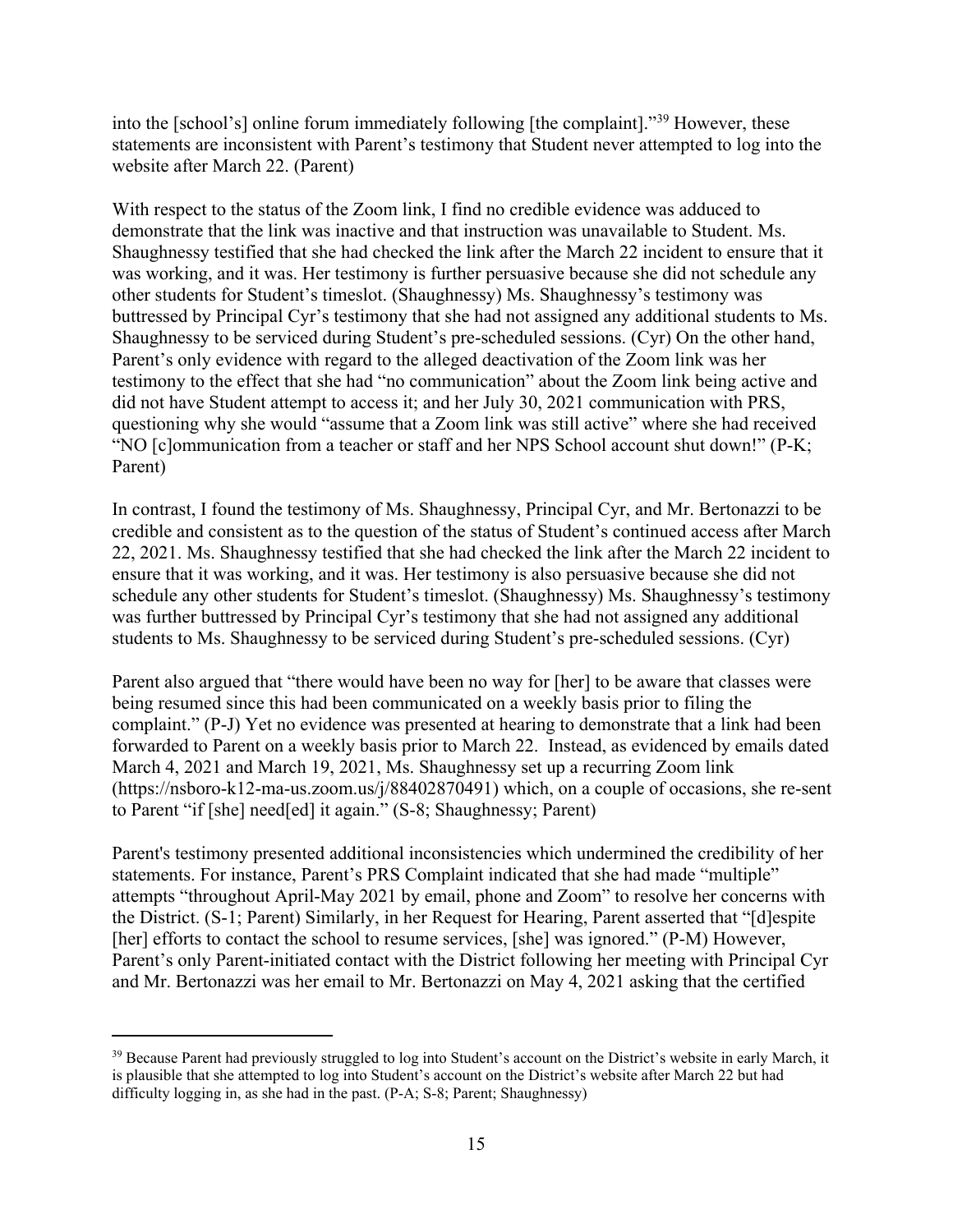letter of findings which she had declined to retrieve be sent via email. She did not inquire then or thereafter about Student's reading services.<sup>40</sup> (P-F; Parent; Bertonazzi)

Parent also testified that she received no communication from the District regarding the investigation into the March 22 incident. (Parent) However, Ms. Cyr testified that, in accordance with her usual practice, she sent her letter of findings via certified mail to Parent. (P-F; Cyr). According to Principal Cyr, it was returned to the District following 3 attempts to deliver it. (Cyr) Parent confirmed that delivery was attempted, but she was busy with work and could not pick up the letter. (Parent) Principal Cyr then emailed Parent the letter on May 13, 2021 at Parent's request. (P-C; P-F; Cyr) Parent's testimony that following the March 26 meeting there was "silence" from the District is therefore inaccurate. (Parent).

Parent's inability to answer certain questions with specificity while testifying at the Hearing also undermined her credibility. For example, Parent testified that she is a teacher licensed in Massachusetts in secondary education. (Parent) However, when questioned regarding her teaching license, Parent refused to provide additional information. Similarly, Parent made a general allegation of racial discrimination by District staff against herself and her daughter, but when asked for specific information, refused to offer any. Also troubling was Parent's inability to articulate the relief she sought in the instant matter. (Parent) In her June 1, 2021 PRS complaint, Parent demanded 1.5 million dollars. (S-1) In her August 9, 2021 Request for Hearing, Parent wrote:

> "I would like the [District] to be held accountable for failing to implement my daughter's IEP. I would like [the District] to be instructed to stop obstructing my daughter's right to service (*now and in the future*) as defined by Massachusetts law regarding Special Education." (P-M)

At Hearing, she argued that "damages" should be awarded but could not identify what these would be nor what educational harm was suffered by Student or what private services she had secured for her daughter that would warrant compensation or reimbursement. (Parent)

Although the District offered Student compensatory services in an attempt to settle the matter, I do not find that Student is entitled to any. <sup>41</sup> (Alan; Parent) The credible evidence shows that it was Parent's insistence that that the District reassign Ms. Shaughnessy and her refusal to allow Student to participate in sessions with the District-assigned provider that impeded Student's ability to receive benefit from her IEP. The District's obligation was to offer services, and the Parent's was to make Student available. The District satisfied its obligation. Parent's argument that the District should have informed her of Student's "absences" makes little sense in the context of a third-grade student who was being homeschooled by her mother. Particularly where, as here, she had made it clear to multiple District staff that her child would not participate in any sessions with the assigned provider. (Parent; Shaughnessy; Cyr) Compensatory services are an

 $40$  The District also contacted Parent on April 6, 2021 regarding signatures for the IEP. Parent responded to the District's email but did not inquire about services. (P-B; S-3; Parent)

<sup>&</sup>lt;sup>41</sup> The evidence shows that the District offered compensatory services to Student in an attempt to safeguard its staffing resources and forgo a hearing, but Parent chose not to accept the District's repeated offers. (S-11; Parent; Alan)